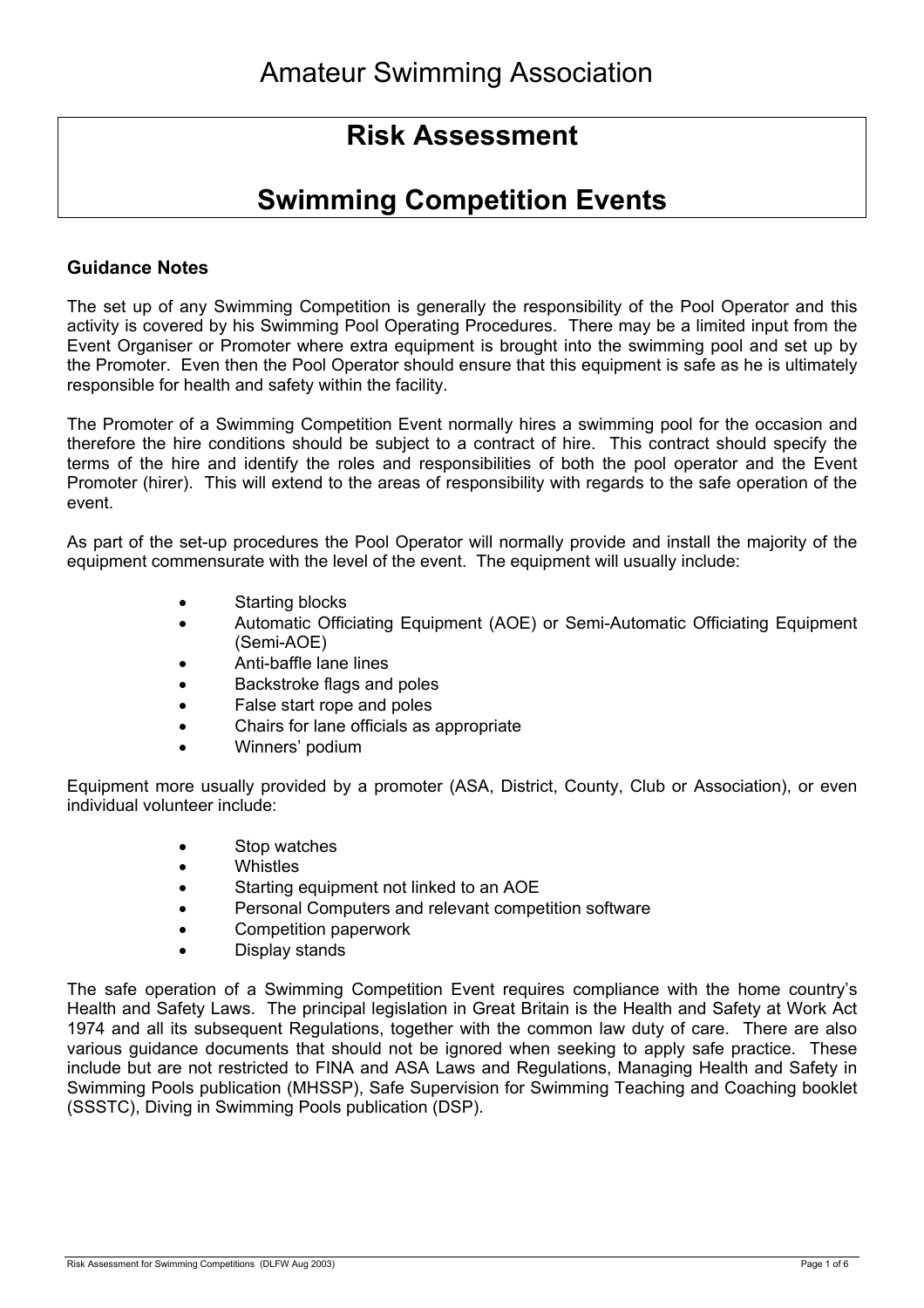The Management of Health and Safety at Work Regulations 1999 states that every employer shall make a suitable and sufficient risk assessment of:

- a. The risks to health and safety of his employees to which they are exposed whilst they are at work: and
- b. The risks to health and safety of persons not in his employment arising out of or in connection with the conduct by him or his undertaking

A hazard is something with the potential to cause harm. The potential is always there e.g. a diving board.

A risk is the likelihood that the harm a particular hazard can cause, will be realised e.g. the difference between a supervised or unsupervised diving board.

Finally to manage a Competition Event safely it is necessary to have a clear understanding of whom are the responsible officials nominated to ensure health and safety standards are adhered to both in the setup and throughout the event. Although the Referee is ultimately responsible for the safe conduct of the event he and the Promoter may wish to appoint a deputy with specific responsibility for managing safety. Therefore depending on the size of the event it is suggested that at a very early stage of the planning the following personnel who have a safety function need identifying:

- The Promoter's Representative for the Event
- The Referee for the Event
- The Pool Operator's Liaison Officer for the Event
- The Promoter's/Referee's Safety Officer for the Event:
- Technical Representative
- Technology Representative
- Poolside Controller
- Warm-up Stewards
- Changing Room and Spectator Gallery Stewards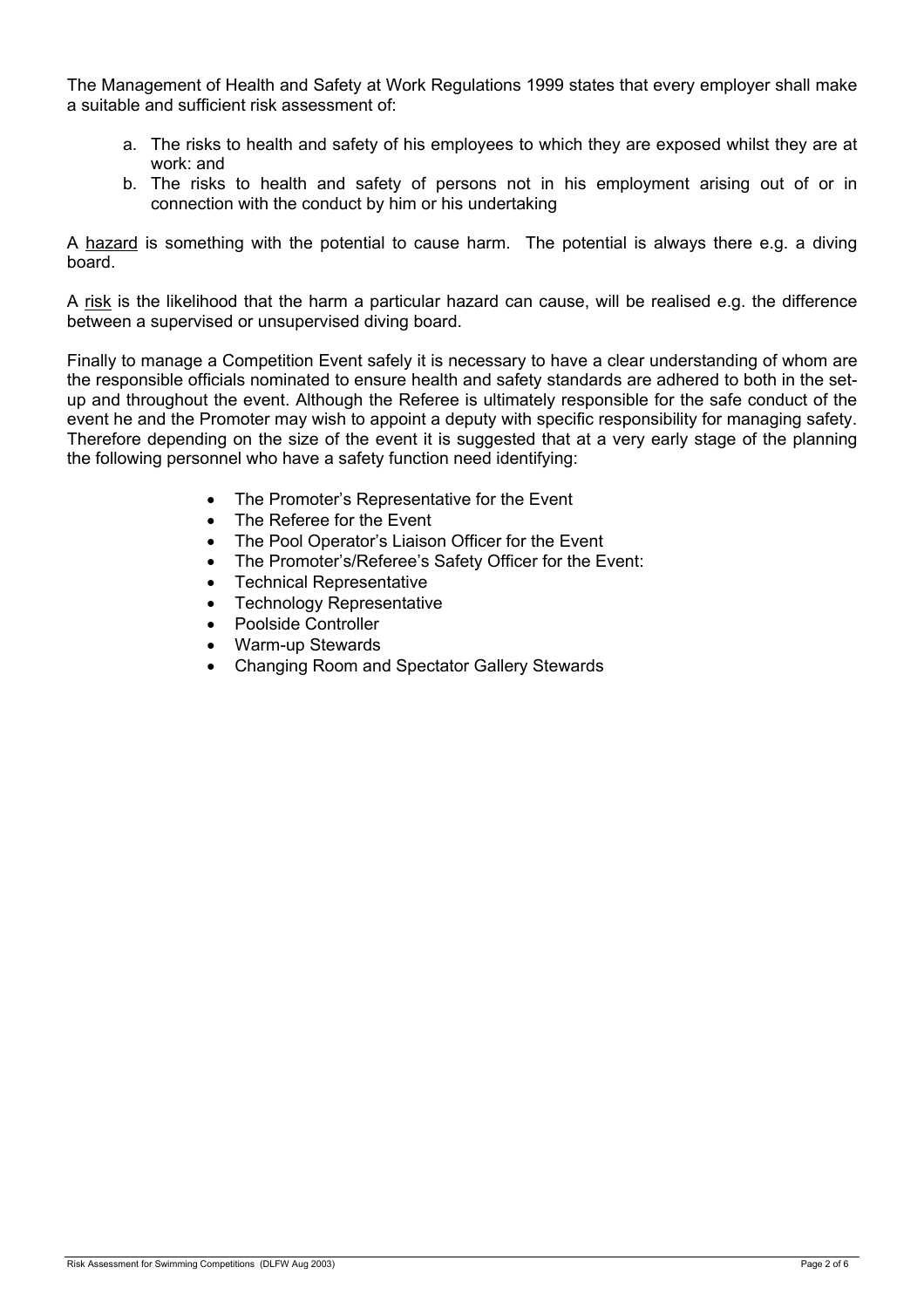# **Risk Assessment – Check Sheet**

#### **A. Key Personnel**

- **1.** The Promoter's Representative
- **2.** The Referee
- **3.** The Pool Operator's Liaison Officer
- **4.** The Promoter's/Referee's Safety Officer
- **5.** Safety Stewards

The risk assessment process is a simple tick box acknowledgement that the task in that paragraph has been carried out. If the Risk Assessor cannot 'tick off' any paragraph then action is needed to rectify an issue and minimise a risk before continuing.

#### **B. Pre-Start Checks**

(Pool and surrounds)

- **1.** Check that the Promoter's representative is conversant with the Duties of the Promoter in relation to Health and Safety (ASA Law 204, ASA Handbook).
- **2.** Check that the Promoter's representative has responded to the requirements of the *Swimming Officials' Prompt Card – Promoter*.
- **3.** Check depths at ends of swimming pool to determine the level of safety checks required in relation to the start/entry dive and inform Referee (DSP).
- **4.** Check the pool surrounds have sufficient clearance to allow safe movement of competitors and officials without undue risk (MHSSP, page 22).
- **5.** Check pool surrounds for excessive slip, cleanliness, and freedom from litter and unwanted items of equipment (MHSSP, pages 24 & 32).
- **6.** Check clarity of the pool water is sufficient to observe the swimmers underwater at all times (MHSSP, page 69).
- **7.** Check pool water is at the correct level and depth. Check that the pool water temperature is at an acceptable level and in any case between 25ºC and 28ºC, so that competitors are not subjected to unsuitable competitive swimming conditions.
- **8.** Check that the pool air temperature is at a suitable level for competitive swimming and in any case no more than 1ºC warmer than the pool water.
- **9.** Check that dimensions of the pool meet with the minimum standards for the event. The Promoter may also wish to verify the accuracy of the length of the pool at this point.
- **10.** Check that the anti-turbulence lane lines are fitted securely and are at an acceptable tension with no exposed metal wire that could cause harm/injury to the swimmers.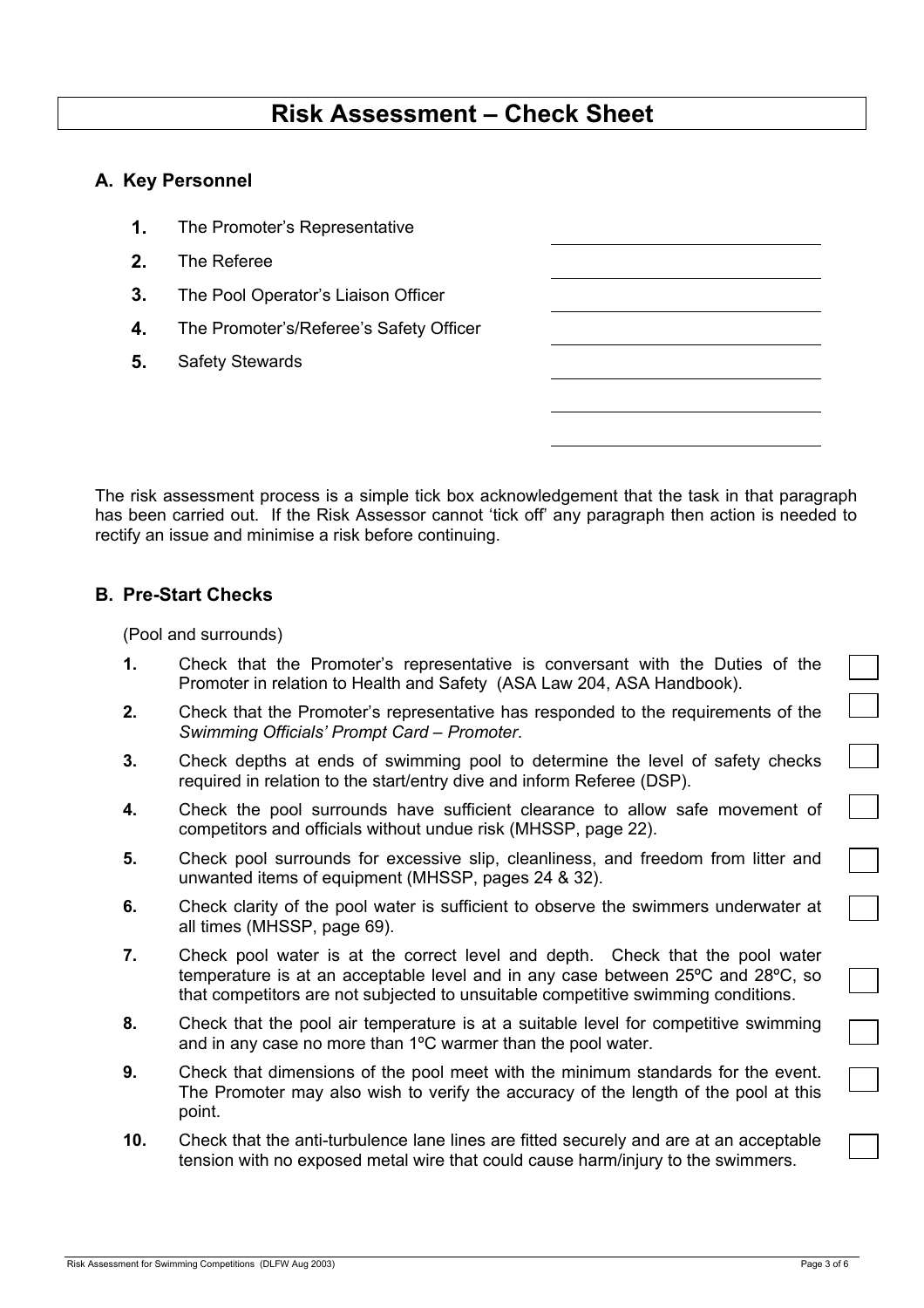(Ancillary areas)

- **11.** Check changing rooms are clean and safe to use.
- **12.** Check emergency alarms are working (MHSSP, page 67).
- **13.** Check First Aid Room equipment and First Aid Box provisions.
- **14.** Check Fire Exits are correctly signed and are unobstructed.

## **C. Warm-up Control**

(Pool and surrounds)

- **1.** Ensure that the Stewards are conversant with the Duties of Officials and Stewards with regards to Health and Safety (ASA Law 206, ASA Handbook).
- *2.* Ensure that the Safety Stewards have responded to the *Swimming Officials' Prompt Card – Safety Stewards.*
- **3.** Ensure that Stewards are conversant with and apply the *ASA Guidelines for Competitions, Appendix D, Warm-ups and Swim-downs* (ASA Handbook).
- **4.** Ensure sufficient lane stewards are appointed and in place to supervise lanes.
- **5.** Ensure no diving in warm-up session (ASA Guidelines for Competitions, Appendix D, Warm-ups and Swim-Downs, ASA Handbook) except in controlled sprint lane.
- **6.** Ensure directional swimming is applied to avoid swimmer collisions (ASA Guidelines for Competitions, Appendix D, Warm-ups and Swim-Downs, ASA Handbook).
- **7.** Ensure that sufficient lifesaving provision is on the poolside commensurate with the level of usage (MHSSP, page 63).
- **8.** With regards to disability swimmers ensure that there are sufficient helpers to assist safe and effective warm-up practice.
- **9.** Ensure non-English speaking competitors are catered for and understand safety procedures.
- **10.** Stewards or lifeguards to maintain safety precautions during swim-down sessions.

(Ancillary areas)

**11.** Ensure that there is sufficient and suitable supervision of changing rooms and other areas where children and vulnerable adults could be exposed to risk (MHSSP, page 69 and ASA Child Protection Policy).

#### **D. Referee's Briefing**

- **1.** Check that the Referee is conversant with the Duties of the Referee with regards to Health and Safety (ASA Law 205, ASA Handbook).
- **2.** Check that all Officials and Stewards are conversant with the Duties of Officials and Stewards with regards to Health and Safety (ASA Law 206, ASA Handbook).
- **3.** Check that Promoter has received a copy of the Swimming Pool Normal Operating Procedures (NOP) including the Emergency Action Plan (EAP).
- **4.** Ensure that disabled competitors and other disadvantaged persons are considered in the NOP and EAP.
- **5.** Ensure that relevant areas of the NOP with regards to safety of users in competition events are brought to the attention of the officials.
- **6.** Explain those areas of responsibility that are the Pool Operator's and those of the Promoter.

 $\frac{1}{1}$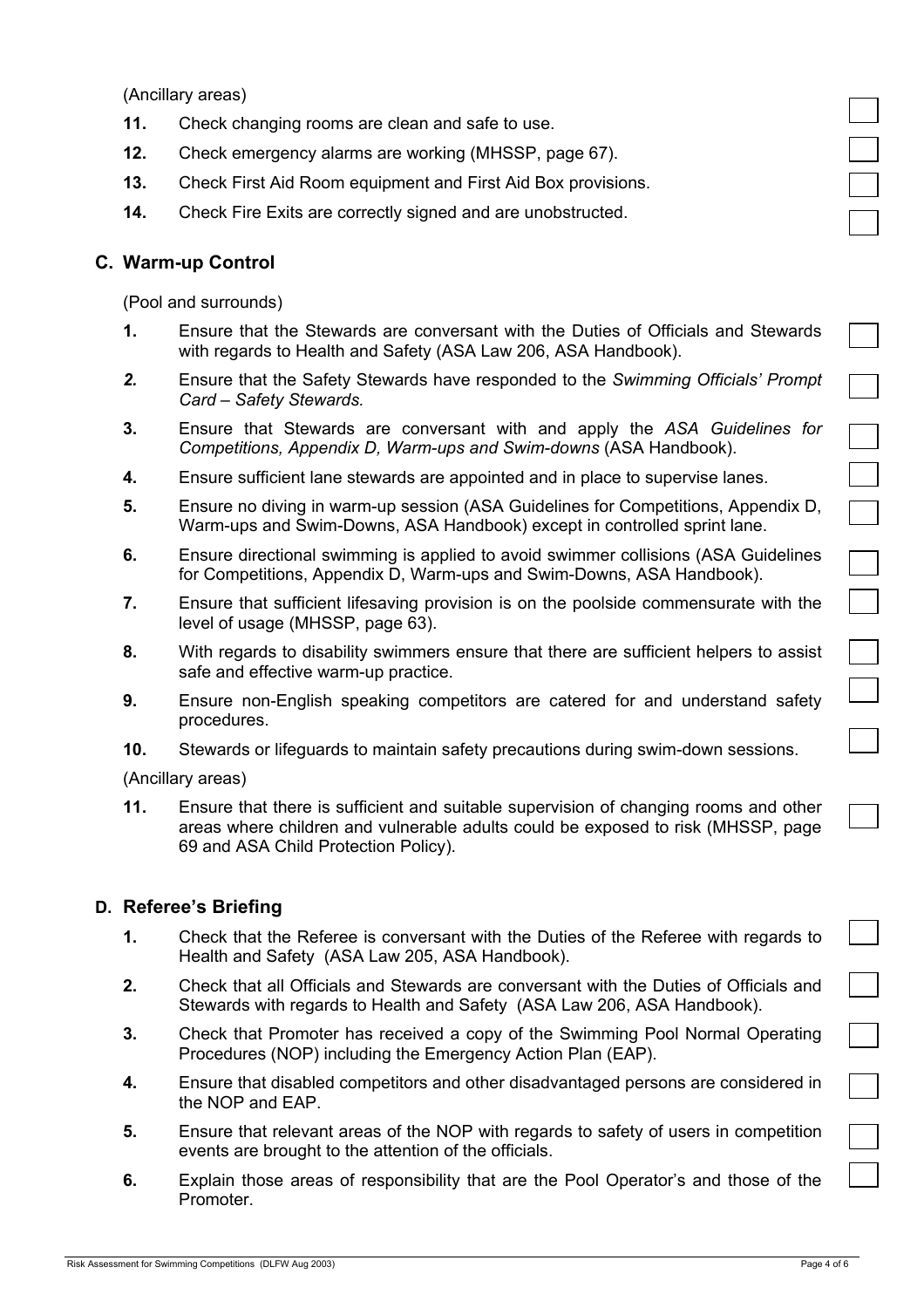- **7.** Ensure officials know their own role and other official's roles in the event of an EAP evacuation, particularly with regards to (a) competitor accident, and (b) pool hall evacuation.
- **8.** Check that all officials are sufficiently competent/qualified so that the competitors are not put at risk (ASA Law 415, ASA handbook).
- **9.** Ensure that officials understand their role with regards to breaches or likely breaches of safety regulations (ASA Law 206.1, ASA Handbook).
- **10.** Ensure that officials are aware of any obstruction in the competition area that may be hazardous to competitors e.g. projecting steps.
- **11.** Ensure that the length of each competition session does not exceed a reasonable period of time that an official should expect to stay alert - maximum 4 hours without a break (Working Time Regulations).
- **12.** Ensure that officials are not subject to dehydration in the pool hall environment whilst carrying out their duties.
- **13.** Answer any questions on points of confusion in relation to the NOP/EAP and safety in general.

## **E. Pre-event Checks.**

(Pool and surrounds)

- **1.** Check that all starting blocks are fitted safe and secure and meet the appropriate standards for the event (FINA, LEN & ASA Handbooks).
- **2.** Check that the AOE or Semi-AOE is fitted securely and is not subject to unacceptable movement.
- **3.** Check that all official's chairs are sturdy, stable and safe to use.
- **4.** Check that all ancillary poolside equipment is safe and in good condition.
- **5.** Check that all cabling on the poolside electrical or otherwise is secured and is not a trip hazard.
- **6.** Check that all electrical equipment and cabling on the pool deck are fitted with residual current breakers and do not exceed 12 volts (Electricity at Work Regulations 1989).
- **7.** Carry out a visual check on all electrical appliances both fitted and portable to they are in good condition THE CHECKING OFFICIAL IS CAUTIONED NOT TO TOUCH ANY SUSPECT ELECTRICAL CABLING.
- **8.** Check that sufficient lifesaving provision is on the poolside throughout the competition commensurate with the level of the event - minimum of one lifeguard plus back up off poolside (MHSSP, page 63).
- **9.** Check that the AOE or Semi AOE is suitable for disability swimmers.
- **10.** Check that there are sufficient and suitable helpers in relation to disability swimmers.

(Ancillary areas)

- **11.** Check that all electrical equipment and cabling looks visually in good condition.
- **12.** Check that no more than one extension lead is used between the power socket and electrical equipment.
- **13.** Check that all cabling electrical or otherwise is secured and is not a trip hazard.
- **14.** Ensure that there is a spectator steward if it is anticipated that the spectator area may be subject to overcrowding.